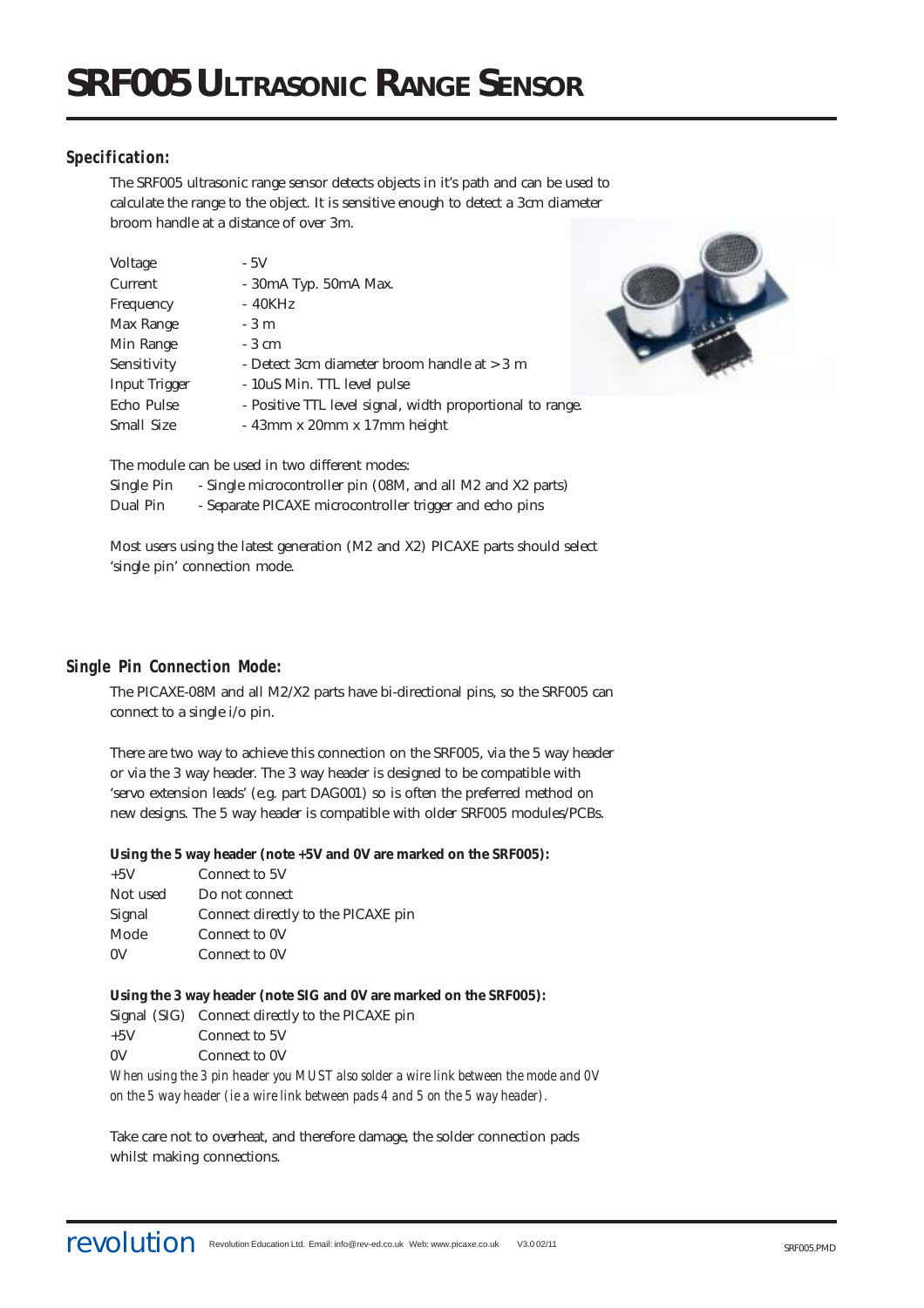## **Example PICAXE Program 1:**

The following program give an example of how to use the SRF005 module with a PICAXE microcontroller in single pin mode. The special 'ultra' command is designed for use with the SRF005 in single pin mode.

| symbol $SIG = C.1$  | ; Define pin for Trigger & Echo (All M2, X2 parts) |
|---------------------|----------------------------------------------------|
| symbol range = $w1$ | ; 16 bit word variable for range                   |
|                     |                                                    |
| main:               |                                                    |
| ultra SIG.range     | ; use dedicated ultra command                      |
| debug range         | ; display range via debug command                  |
| pause 50            | ; short delay                                      |
| goto main           | ; loop around forever                              |

#### **Example Logicator Flowsheet:**

The following flowchart give an example of how to use the SRF005 module with a PICAXE microcontroller in single pin mode. The special 'ultra' cell is designed for use with the SRF005.

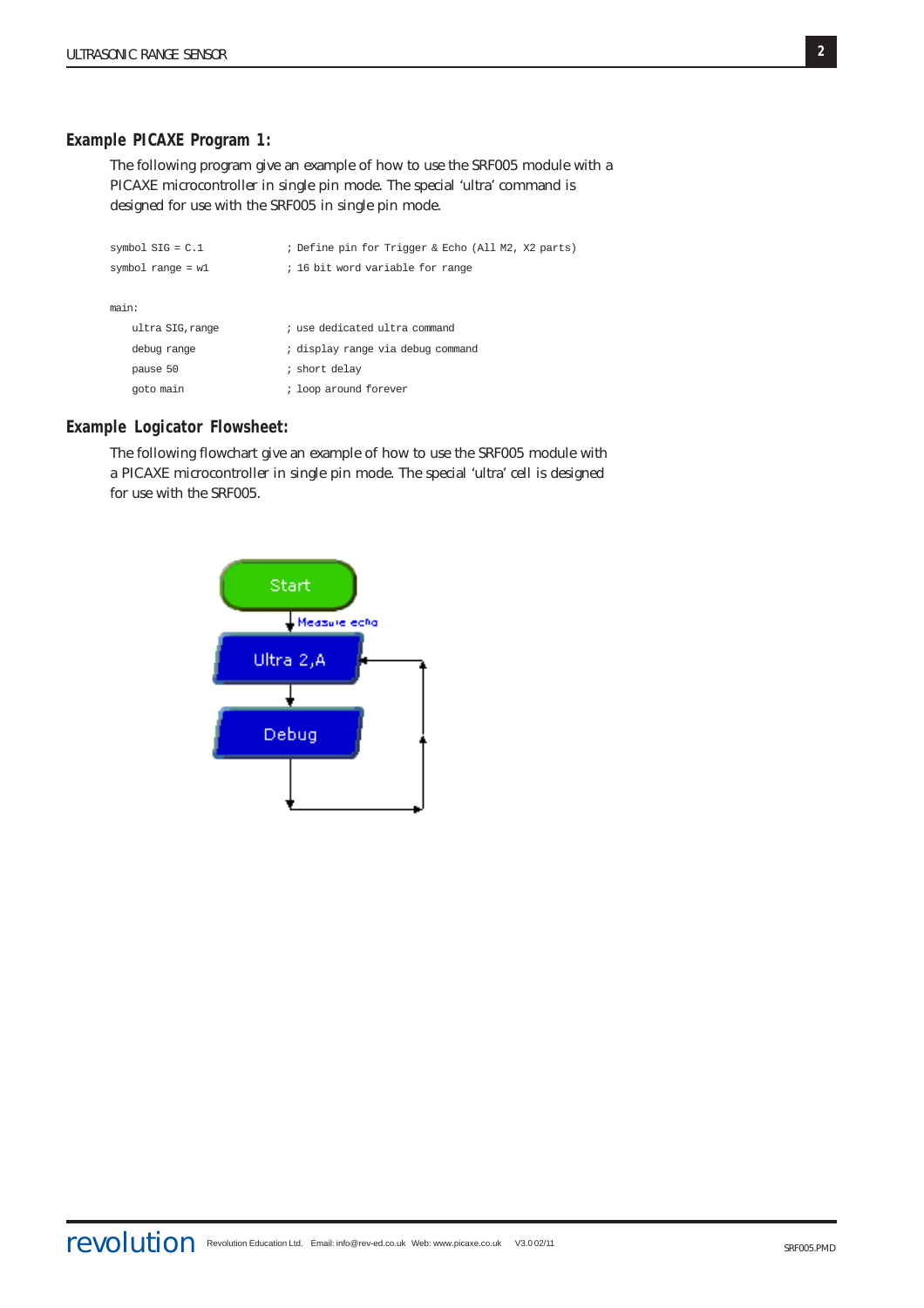**Technical Details (Single Pin Mode):**

The input/Output pin is used to trigger the SRF005 module via a 'pulsout' command and then the pin is converted to an input. The SRF005 module then sends out the sonic burst, and sets the pin high for the time it takes the sonic burst to be returned. Therefore the same PICAXE pin is then used to receive and time this echo pulse via a 'pulsin' command.



The length of the echo pulse is then divided by 5.8 to give a value in cm, and displayed on the computer screen via the 'debug' command. Note that a word variable, w1, is used for the echo timing, as the echo pulse may be a value greater than 255 (maximum value of a byte variable). Word variables are made up of two byte variables and so have a maximum value of 65535 (in this case w1 is made up of b2 and b3, so these two byte variables must not be used anywhere else in the program).

#### **Example Single Pin PICAXE Program 2:**

|                                                                      | symbol $SIG = C.1$  | ; Define pin for Trigger & Echo (All M2, X2 parts)               |
|----------------------------------------------------------------------|---------------------|------------------------------------------------------------------|
|                                                                      | symbol range = $w1$ | ; 16 bit word variable for range                                 |
|                                                                      |                     |                                                                  |
|                                                                      | main:               |                                                                  |
|                                                                      | pulsout SIG, 2      | ; produce 20uS trigger pulse (must be minimum of 10uS)           |
|                                                                      | pulsin SIG,1,range  | ; measures the range in 10uS steps                               |
| ; now convert range to cm (divide by 5.8) or inches (divide by 14.8) |                     |                                                                  |
| ; as picaxe cannot use 5.8, multiply by 10 then divide by 58 instead |                     |                                                                  |
|                                                                      |                     | let range = range $*$ 10 / 58 ; multiply by 10 then divide by 58 |
|                                                                      | debug range         | ; display range via debug command                                |
|                                                                      | pause 50            | ; short delay                                                    |
|                                                                      | goto main           | ; and around forever                                             |
|                                                                      |                     |                                                                  |

; Note that X2 parts operate at 8MHz instead of 4MHz and so modify the calculation

; let range = range \*  $5 / 58$  ; multiply by (10/2 = 5) then divide by 58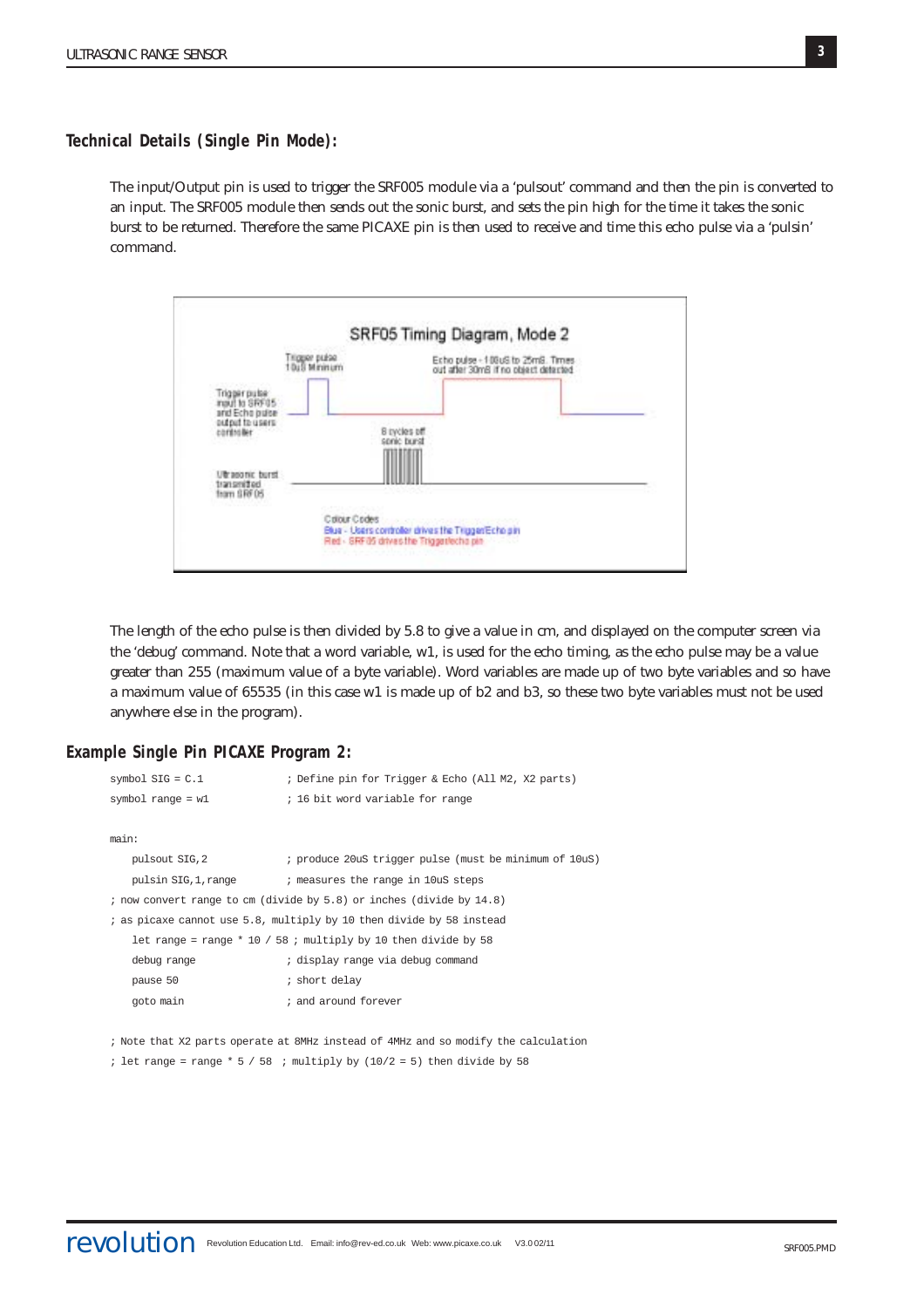**Dual Pin Mode - separate trigger / echo microcontroller pins:**

The dual pin mode is used for older PICAXE chips such as the 18X or 28X1. The SRF005 ultrasonic range finder has 5 connections pins. The 3 pin connector is not used in dual pin mode.

Using the 5 way header (note +5V and 0V are marked on the SRF005): +5V Connect to 5V Echo Connect directly to PICAXE input pin Trigger Connect directly to PICAXE output pin Mode Do not connect 0V Connect to 0V

**Important** - Note that the 'Mode' (pin 4) connection **MUST NOT** be connected for correct operation in this separate trigger/echo mode.

Take care not to overheat, and therefore damage, the solder connection pads whilst making connections.

The SRF005 **Echo Output** is connected to a PICAXE **input** pin.

The SRF005 **Trigger Input** is connected to a PICAXE **output** pin. Note this must be a direct connection to the PICAXE chip leg (do not connect via a darlington driver buffered output on a PICAXE project board).

The following program gives an example of how to use the SRF005 module with a PICAXE microcontroller. Output 3 is used to trigger the SRF005 module via a 'pulsout' command. The SRF005 module then sends out the sonic burst, and sets the Echo Output connection high for the time it takes the sonic burst to be returned. Therefore the PICAXE input (input 6) is used to receive and time this echo pulse via a 'pulsin' command.



The length of the echo pulse is then divided by 5.8 to give a value in cm, and displayed on the computer screen via the 'debug' command. Note that a word variable, w1, is used for the echo timing, as the echo pulse may be a value greater than 255 (maximum value of a byte variable). Word variables are made up of two byte variables and so have a maximum value of 65535 (in this case w1 is made up of b2 and b3, so these two byte variables must not be used anywhere else in the program).